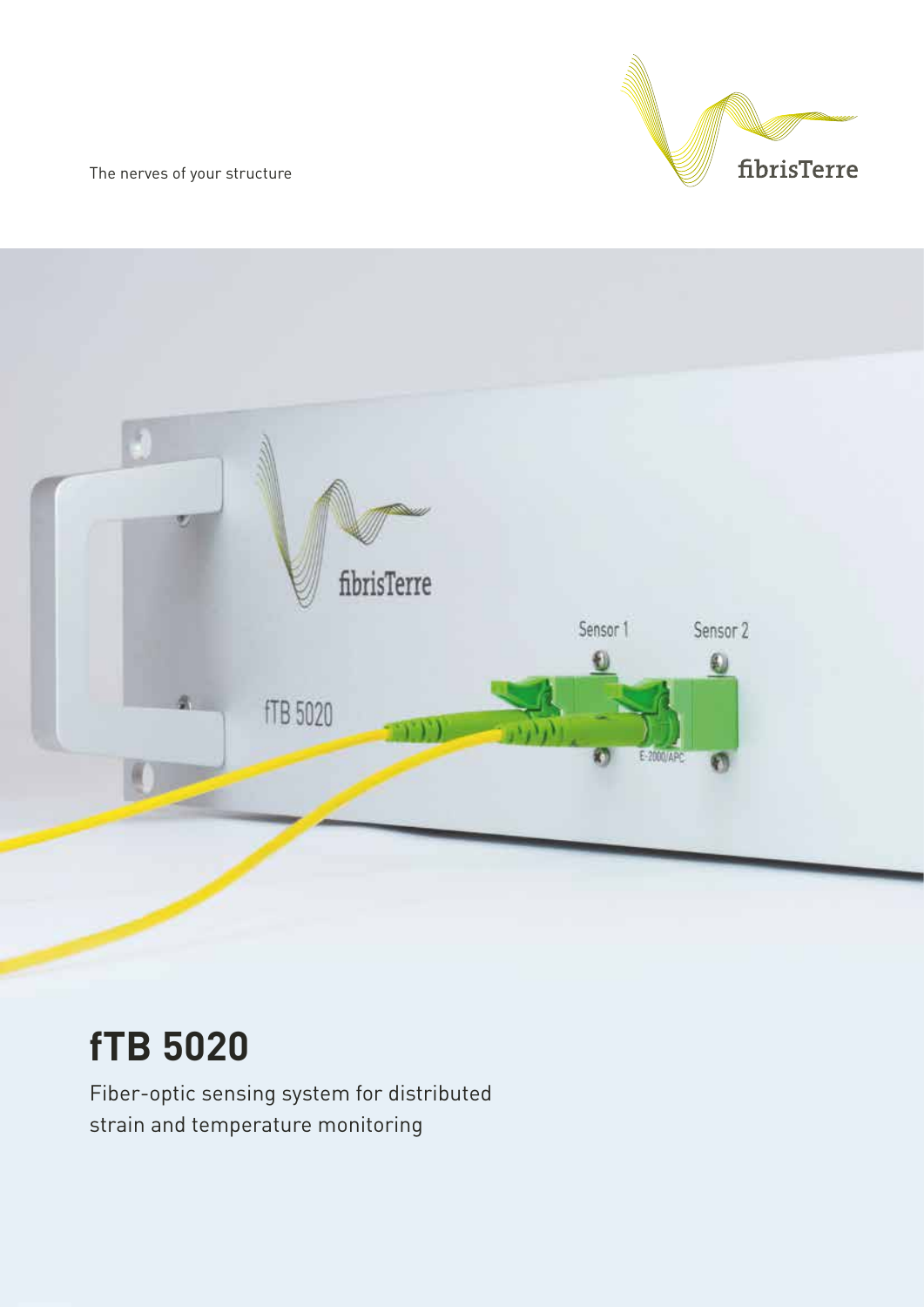### Reliable and uninterrupted monitoring

Uninterrupted monitoring is essential to manage risks and maintenance of large structures. Where kilometers of concrete, steel or soil are to be monitored for the early signs of failure, distributed optical fiber sensors are a powerful and highly efficient tool.

fibrisTerre answers the demand for long-term monitoring of pipelines, power cables, railway lines and geotechnical infrastructure. Industry-leading accuracy, resolution and reliability is empowered by fibrisTerre's unique core technologies: the patented Brillouin Optical Frequency Domain Analysis (BOFDA) for high-resolution loop measurements, and the patent-pending Brillouin Optical Frequency Domain Reflectometry (BOFDR), enabling measurement configurations with access to only one fiber end.

The fTB 5020 system uses industry standard optical fibers (the same used in everyday telecommunications) as continuous, long-range strain and temperature sensors. Application-specific cabling solutions allow for reliable and versatile implementation into earth and rigid structures.



### Brillouin distributed sensing

An optical fiber will – literally – start to shiver when laser signals are injected, as the light creates an acoustic wave inside the fiber. Influenced by this acoustic wave, the light that arrives at the instrument carries information about the fiber's material density and, consequently, on its strain and temperature at each position.



# Typical applications

- Oil and gas pipeline and borehole monitoring
- Early failure detection in geotechnical structures
- $\blacksquare$  Structural health monitoring of bridges, tunnels, dams
- $\blacksquare$  Strain and temperature monitoring in mining
- Displacement and seepage monitoring of river embankments

### The complete monitoring solution

- Quality installation and management through a strong network of partners and integrators
- $\blacksquare$  Tailored service packages for new constructions
- $\blacksquare$  Specific solutions for retro-fitting of existing structures
- $\blacksquare$  A long-term partnership for reliability in service, maintenance and system upgrades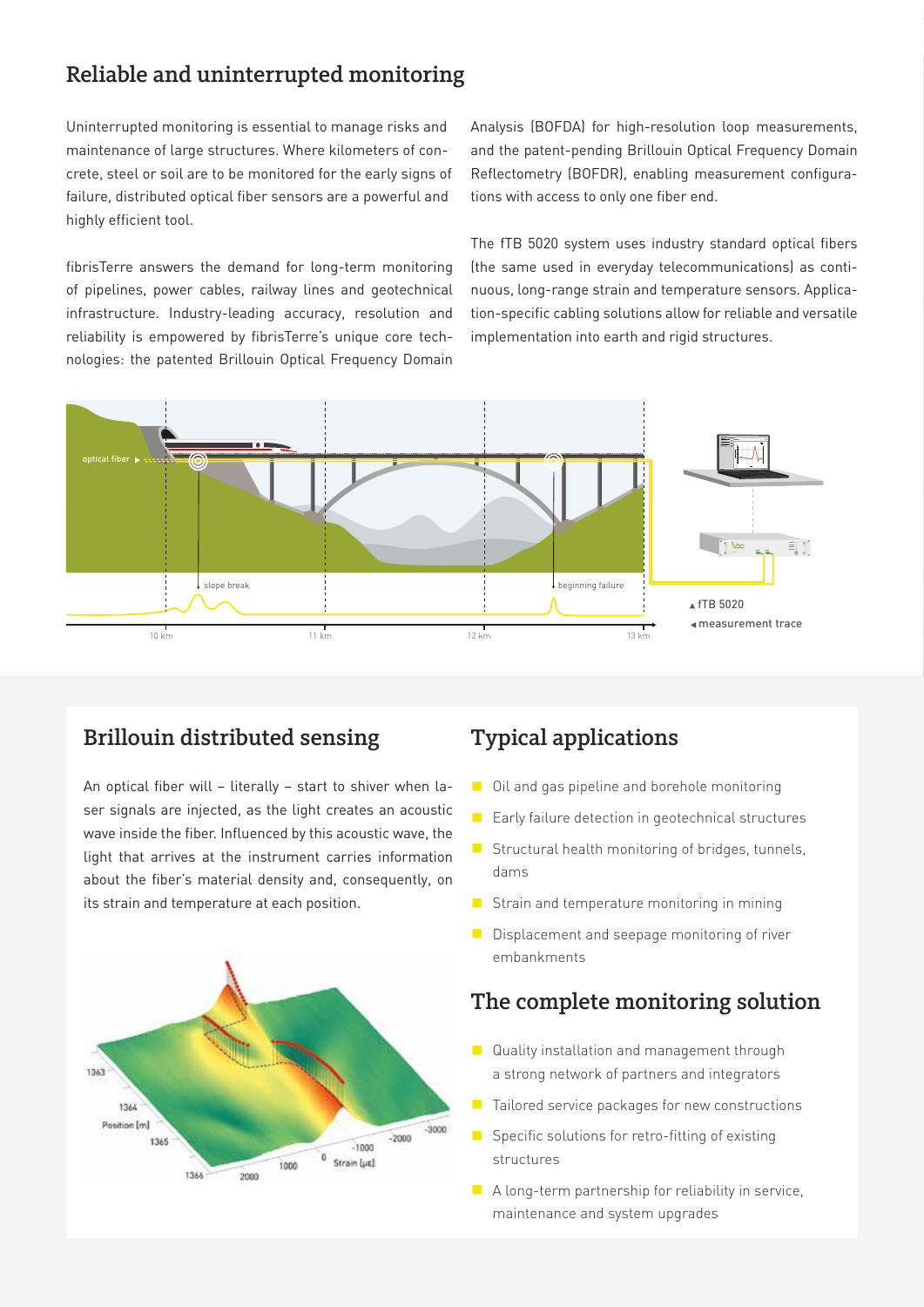

# Key features

#### Highest accuracy in loop configuration – over 10 years of fibrisTerre's Digital BOFDA technology

- Spatial resolution down to 20 cm
- Distance range up to 50 km fiber length
- Superior attenuation budget
- Full loop measurement, no return fiber needed
- High-precision measurement of fiber length

#### Field-proven robustness for demanding assignments

- Single-ended measurement option
	- unique Digital BOFDR technology
- Small and light-weight: 7 kg, 2 rack units high
- $\blacksquare$  Low power consumption: 40 W dustproof, fanless case design
- $\Box$  Options for multi-channel monitoring available



# The user interface

The fTB 5020 readout unit is controlled by a remote or local PC or workstation via Ethernet.

fTView, fibrisTerre's powerful monitoring software, enables the user to configure, perform, display and manage measurements.

- **E** Easy measurement setup
- Automatic long-term monitoring in user defined intervals
- $\blacksquare$  A unique, powerful signal processing engine
- Multiple data export, management and visualization options
- Access to all raw data
- $\blacksquare$  Multiple interfacing options for remote control and SCADA integration
- Windows and Linux support